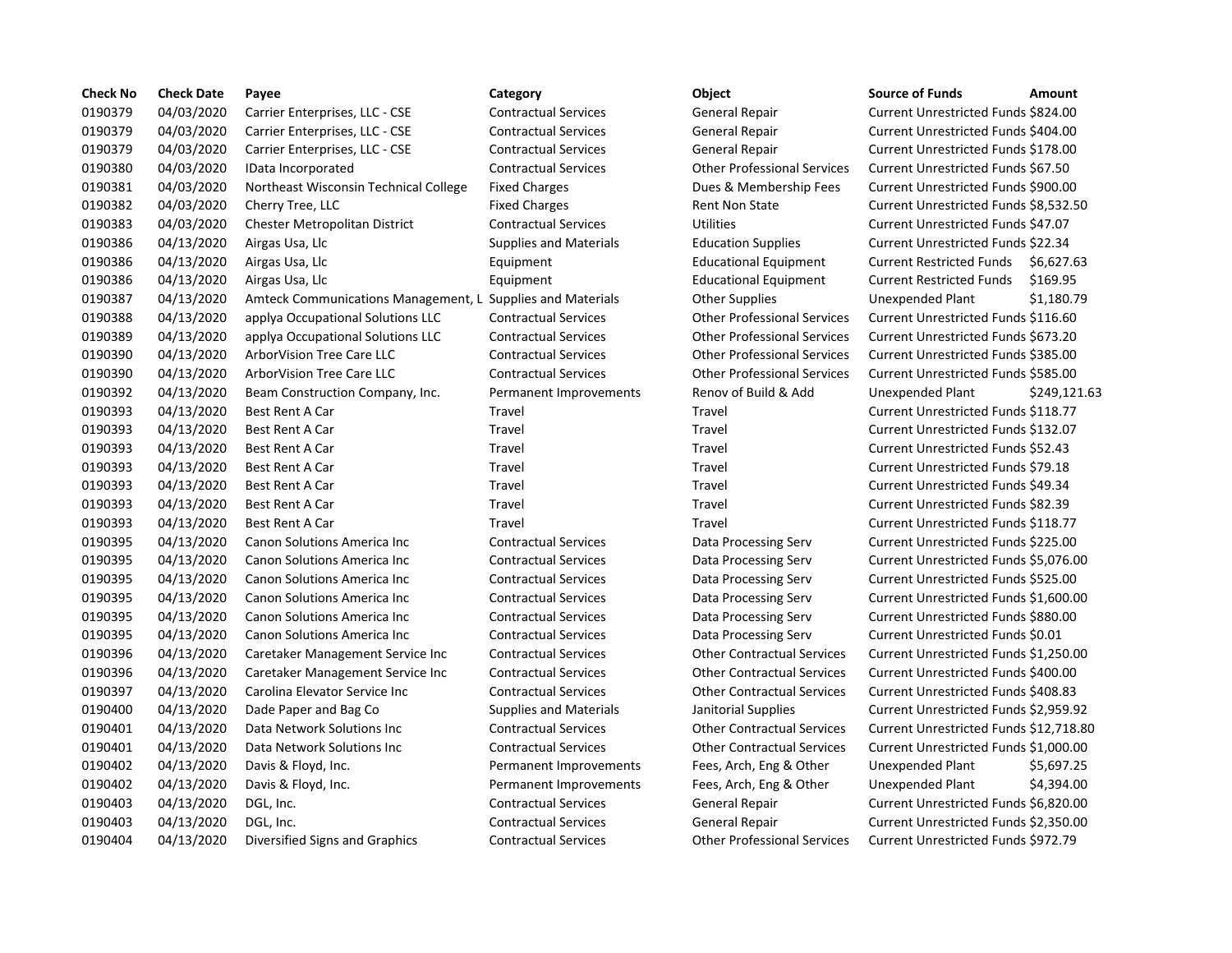| <b>Check No</b> | <b>Check Date</b> | Payee                               | Category                      | Object                             | <b>Source of Funds</b>               | Amount    |
|-----------------|-------------------|-------------------------------------|-------------------------------|------------------------------------|--------------------------------------|-----------|
| 0190405         | 04/13/2020        | Eagle Wood, Inc                     | Permanent Improvements        | Other Permanent Imp                | Unexpended Plant                     | \$198,34  |
| 0190406         | 04/13/2020        | Ellucian Inc                        | <b>Contractual Services</b>   | <b>Other Professional Services</b> | Current Unrestricted Funds \$1,278.  |           |
| 0190406         | 04/13/2020        | Ellucian Inc                        | <b>Contractual Services</b>   | <b>Other Professional Services</b> | Current Unrestricted Funds \$213.00  |           |
| 0190407         | 04/13/2020        | Graybar Electric Co                 | <b>Contractual Services</b>   | General Repair                     | Current Unrestricted Funds \$159.00  |           |
| 0190407         | 04/13/2020        | Graybar Electric Co                 | <b>Contractual Services</b>   | <b>General Repair</b>              | Current Unrestricted Funds \$132.32  |           |
| 0190408         | 04/13/2020        | IData Incorporated                  | <b>Contractual Services</b>   | <b>Other Professional Services</b> | Current Unrestricted Funds \$1,552.  |           |
| 0190409         | 04/13/2020        | <b>Interior Plantscapes LLC</b>     | <b>Contractual Services</b>   | <b>Other Professional Services</b> | Current Unrestricted Funds \$305.00  |           |
| 0190410         | 04/13/2020        | Interstate Towing and Recovery      | <b>Contractual Services</b>   | Motor Vehicle Repair               | Current Unrestricted Funds \$91.37   |           |
| 0190411         | 04/13/2020        | Johnson Controls Fire Protection LP | <b>Contractual Services</b>   | <b>Other Professional Services</b> | Current Unrestricted Funds \$110.00  |           |
| 0190412         | 04/13/2020        | ManagedPrint Inc                    | <b>Contractual Services</b>   | Printing                           | Current Unrestricted Funds \$130.98  |           |
| 0190414         | 04/13/2020        | <b>Office Environments</b>          | <b>Supplies and Materials</b> | <b>Other Supplies</b>              | Unexpended Plant                     | \$345.39  |
| 0190414         | 04/13/2020        | <b>Office Environments</b>          | <b>Supplies and Materials</b> | <b>Other Supplies</b>              | Unexpended Plant                     | \$389.00  |
| 0190414         | 04/13/2020        | <b>Office Environments</b>          | <b>Supplies and Materials</b> | Other Supplies                     | Unexpended Plant                     | \$49.34   |
| 0190414         | 04/13/2020        | <b>Office Environments</b>          | <b>Supplies and Materials</b> | <b>Other Supplies</b>              | Unexpended Plant                     | \$180.00  |
| 0190414         | 04/13/2020        | <b>Office Environments</b>          | <b>Supplies and Materials</b> | <b>Other Supplies</b>              | Unexpended Plant                     | \$1,260.1 |
| 0190414         | 04/13/2020        | <b>Office Environments</b>          | <b>Supplies and Materials</b> | <b>Other Supplies</b>              | Unexpended Plant                     | \$242.56  |
| 0190414         | 04/13/2020        | <b>Office Environments</b>          | <b>Supplies and Materials</b> | <b>Other Supplies</b>              | Unexpended Plant                     | \$-0.01   |
| 0190415         | 04/13/2020        | Marvin E. Orr, III                  | <b>Contractual Services</b>   | <b>Other Professional Services</b> | Current Unrestricted Funds \$950.00  |           |
| 0190416         | 04/13/2020        | Palmetto Tire and Service           | <b>Contractual Services</b>   | <b>General Repair</b>              | Current Unrestricted Funds \$653.27  |           |
| 0190417         | 04/13/2020        | Patton Inc                          | <b>Contractual Services</b>   | General Repair                     | Current Unrestricted Funds \$309.10  |           |
| 0190419         | 04/13/2020        | Presidio Technology Capital, LLC    | <b>Fixed Charges</b>          | Leased To Own Equip                | Current Unrestricted Funds \$1,844.3 |           |
| 0190420         | 04/13/2020        | Roberts Oxygen Company Inc          | Equipment                     | <b>Educational Equipment</b>       | <b>Current Restricted Funds</b>      | \$8,800.0 |
| 0190420         | 04/13/2020        | Roberts Oxygen Company Inc          | Equipment                     | <b>Educational Equipment</b>       | <b>Current Restricted Funds</b>      | \$970.00  |
| 0190420         | 04/13/2020        | Roberts Oxygen Company Inc          | Equipment                     | <b>Educational Equipment</b>       | <b>Current Restricted Funds</b>      | \$1,400   |
| 0190420         | 04/13/2020        | Roberts Oxygen Company Inc          | Equipment                     | <b>Educational Equipment</b>       | <b>Current Restricted Funds</b>      | \$641.00  |
| 0190421         | 04/13/2020        | <b>Snipes</b>                       | <b>Supplies and Materials</b> | Janitorial Supplies                | Current Unrestricted Funds \$521.48  |           |
| 0190421         | 04/13/2020        | Snipes                              | <b>Supplies and Materials</b> | Janitorial Supplies                | Current Unrestricted Funds \$81.87   |           |
| 0190421         | 04/13/2020        | <b>Snipes</b>                       | <b>Supplies and Materials</b> | Janitorial Supplies                | Current Unrestricted Funds \$146.18  |           |
| 0190422         | 04/13/2020        | Software House International Corp   | <b>Contractual Services</b>   | <b>Other Professional Services</b> | Current Unrestricted Funds \$3,654.  |           |
| 0190422         | 04/13/2020        | Software House International Corp   | <b>Contractual Services</b>   | <b>Other Professional Services</b> | Current Unrestricted Funds \$0.00    |           |
| 0190423         | 04/13/2020        | Staffmark                           | <b>Contractual Services</b>   | <b>Other Contractual Services</b>  | Current Unrestricted Funds \$317.52  |           |
| 0190423         | 04/13/2020        | Staffmark                           | <b>Contractual Services</b>   | <b>Other Contractual Services</b>  | Current Unrestricted Funds \$453.13  |           |
| 0190423         | 04/13/2020        | Staffmark                           | <b>Contractual Services</b>   | <b>Other Contractual Services</b>  | Current Unrestricted Funds \$514.80  |           |
| 0190423         | 04/13/2020        | Staffmark                           | <b>Contractual Services</b>   | <b>Other Contractual Services</b>  | Current Unrestricted Funds \$572.00  |           |
| 0190424         | 04/13/2020        | Sysco Food Services of Charlotte Ll | <b>Supplies and Materials</b> | <b>Food Supplies</b>               | Current Unrestricted Funds \$1,604.  |           |
| 0190424         | 04/13/2020        | Sysco Food Services of Charlotte Ll | <b>Supplies and Materials</b> | <b>Food Supplies</b>               | Current Unrestricted Funds \$33.92   |           |
| 0190424         | 04/13/2020        | Sysco Food Services of Charlotte Ll | <b>Supplies and Materials</b> | <b>Food Supplies</b>               | Current Unrestricted Funds \$1,181.7 |           |
| 0190425         | 04/13/2020        | That's a Wrap Installation, Llc     | <b>Contractual Services</b>   | <b>Other Professional Services</b> | <b>Unexpended Plant</b>              | \$225.00  |
| 0190426         | 04/13/2020        | <b>Unifirst Corporation</b>         | <b>Contractual Services</b>   | <b>Other Professional Services</b> | Current Unrestricted Funds \$134.79  |           |
| 0190427         | 04/13/2020        | <b>United Rentals</b>               | <b>Fixed Charges</b>          | <b>Rental Other</b>                | Current Unrestricted Funds \$147.83  |           |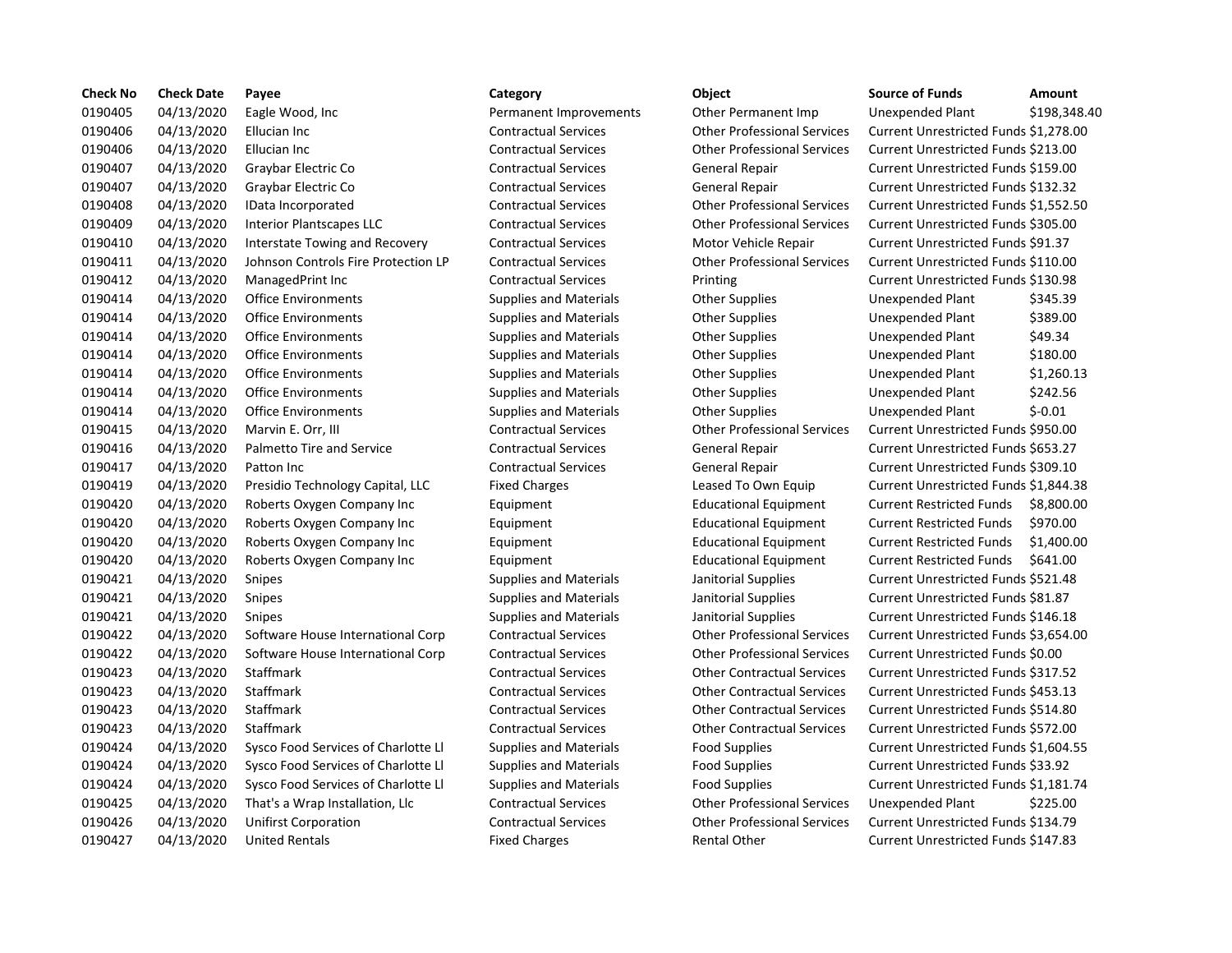| <b>Check No</b> | <b>Check Date</b> | Payee                                 | Category                      | Object                             | <b>Source of Funds</b>                                              | Amount |
|-----------------|-------------------|---------------------------------------|-------------------------------|------------------------------------|---------------------------------------------------------------------|--------|
| 0190429         | 04/13/2020        | <b>US Patriot LLC</b>                 | <b>Supplies and Materials</b> | <b>Clothing Supplies</b>           | Current Unrestricted Funds \$25.68                                  |        |
| 0190429         | 04/13/2020        | <b>US Patriot LLC</b>                 | <b>Supplies and Materials</b> | <b>Clothing Supplies</b>           | Current Unrestricted Funds \$58.85                                  |        |
| 0190429         | 04/13/2020        | <b>US Patriot LLC</b>                 | <b>Supplies and Materials</b> | <b>Clothing Supplies</b>           | Current Unrestricted Funds \$168.84                                 |        |
| 0190430         | 04/13/2020        | Waste Management of the Carolinas     | <b>Contractual Services</b>   | <b>Other Contractual Services</b>  | Current Unrestricted Funds \$496.74                                 |        |
| 0190430         | 04/13/2020        | Waste Management of the Carolinas     | <b>Contractual Services</b>   | <b>Other Contractual Services</b>  | Current Unrestricted Funds \$-30.00                                 |        |
| 0190431         | 04/13/2020        | <b>Bank of America</b>                | <b>Current Liabilities</b>    | A/P Bank of America                | Current Unrestricted Funds \$152,61                                 |        |
| 0190433         | 04/13/2020        | Fairfield Inn abd Suites By Marriot   | Travel                        | Travel                             | Current Unrestricted Funds \$1,057.6                                |        |
| 0190434         | 04/16/2020        | <b>Business Card</b>                  | <b>Fixed Charges</b>          | Dues & Membership Fees             | Current Unrestricted Funds \$1,220.8                                |        |
| 0190434         | 04/16/2020        | <b>Business Card</b>                  | Travel                        |                                    | Out of State Registration Fees Current Unrestricted Funds \$1,050.0 |        |
| 0190434         | 04/16/2020        | <b>Business Card</b>                  | <b>Supplies and Materials</b> | Postage                            | Current Unrestricted Funds \$287.25                                 |        |
| 0190434         | 04/16/2020        | <b>Business Card</b>                  | <b>Supplies and Materials</b> | <b>Food Supplies</b>               | Current Unrestricted Funds \$111.02                                 |        |
| 0190435         | 04/16/2020        | <b>Business Card</b>                  | <b>Supplies and Materials</b> | Office Supplies                    | Current Unrestricted Funds \$134.37                                 |        |
| 0190435         | 04/16/2020        | <b>Business Card</b>                  | Travel                        | Out of State Other Trans           | Current Unrestricted Funds \$32.50                                  |        |
| 0190435         | 04/16/2020        | <b>Business Card</b>                  | <b>Supplies and Materials</b> | <b>Food Supplies</b>               | Current Unrestricted Funds \$5.96                                   |        |
| 0190435         | 04/16/2020        | <b>Business Card</b>                  | <b>Supplies and Materials</b> | <b>Major Supplies</b>              | Current Unrestricted Funds \$12.95                                  |        |
| 0190435         | 04/16/2020        | <b>Business Card</b>                  | <b>Supplies and Materials</b> | Office Supplies                    | Current Unrestricted Funds \$107.00                                 |        |
| 0190435         | 04/16/2020        | <b>Business Card</b>                  | <b>Supplies and Materials</b> | <b>Food Supplies</b>               | Current Unrestricted Funds \$612.60                                 |        |
| 0190435         | 04/16/2020        | <b>Business Card</b>                  | <b>Supplies and Materials</b> | <b>Food Supplies</b>               | Current Unrestricted Funds \$-126.60                                |        |
| 0190435         | 04/16/2020        | <b>Business Card</b>                  | Travel                        | Out of State Air Trans             | Current Unrestricted Funds \$767.60                                 |        |
| 0190436         | 04/16/2020        | Caretaker Management Service Inc      | <b>Contractual Services</b>   | <b>Other Professional Services</b> | Current Unrestricted Funds \$450.00                                 |        |
| 0190436         | 04/16/2020        | Caretaker Management Service Inc      | <b>Contractual Services</b>   | <b>Other Contractual Services</b>  | Current Unrestricted Funds \$400.00                                 |        |
| 0190436         | 04/16/2020        | Caretaker Management Service Inc      | <b>Contractual Services</b>   | <b>Other Contractual Services</b>  | Current Unrestricted Funds \$1,500.                                 |        |
| 0190437         | 04/16/2020        | <b>Carrier Corporation</b>            | <b>Contractual Services</b>   | <b>Other Professional Services</b> | Current Unrestricted Funds \$3,789.8                                |        |
| 0190437         | 04/16/2020        | <b>Carrier Corporation</b>            | <b>Contractual Services</b>   | <b>Other Professional Services</b> | Current Unrestricted Funds \$2,480.0                                |        |
| 0190437         | 04/16/2020        | <b>Carrier Corporation</b>            | <b>Contractual Services</b>   | <b>Other Professional Services</b> | Current Unrestricted Funds \$37.55                                  |        |
| 0190437         | 04/16/2020        | <b>Carrier Corporation</b>            | <b>Contractual Services</b>   | <b>Other Professional Services</b> | Current Unrestricted Funds \$75.00                                  |        |
| 0190437         | 04/16/2020        | <b>Carrier Corporation</b>            | <b>Contractual Services</b>   | <b>Other Professional Services</b> | Current Unrestricted Funds \$25.00                                  |        |
| 0190438         | 04/16/2020        | Cengage Learning Inc                  | <b>Contractual Services</b>   | <b>Other Professional Services</b> | Current Unrestricted Funds \$995.00                                 |        |
| 0190439         | 04/16/2020        | Chester Metropolitan District         | <b>Contractual Services</b>   | Utilities                          | Current Unrestricted Funds \$534.51                                 |        |
| 0190440         | 04/16/2020        | Clover Learning Inc.                  | <b>Supplies and Materials</b> | <b>Education Supplies</b>          | Current Unrestricted Funds \$1,360.0                                |        |
| 0190441         | 04/16/2020        | D <sub>2</sub> L, LTD.                | <b>Contractual Services</b>   | <b>Other Professional Services</b> | Current Unrestricted Funds \$7,500.                                 |        |
| 0190441         | 04/16/2020        | D <sub>2</sub> L, LTD.                | <b>Contractual Services</b>   | <b>Other Professional Services</b> | Current Unrestricted Funds \$2,537.1                                |        |
| 0190441         | 04/16/2020        | D2L, LTD.                             | <b>Contractual Services</b>   | <b>Other Professional Services</b> | Current Unrestricted Funds \$1,650.0                                |        |
| 0190441         | 04/16/2020        | D <sub>2</sub> L, LTD.                | <b>Contractual Services</b>   | <b>Other Professional Services</b> | Current Unrestricted Funds \$790.00                                 |        |
| 0190442         | 04/16/2020        | Dodson Pest Control                   | <b>Contractual Services</b>   | <b>Other Contractual Services</b>  | Current Unrestricted Funds \$150.00                                 |        |
| 0190442         | 04/16/2020        | Dodson Pest Control                   | <b>Contractual Services</b>   | <b>Other Contractual Services</b>  | Current Unrestricted Funds \$499.50                                 |        |
| 0190443         | 04/16/2020        | Graybar Electric Co                   | <b>Supplies and Materials</b> | <b>Education Supplies</b>          | Current Restricted Funds \$1,281.2                                  |        |
| 0190444         | 04/16/2020        | Interstate Towing and Recovery        | <b>Contractual Services</b>   | Motor Vehicle Repair               | Current Unrestricted Funds \$19.15                                  |        |
| 0190444         | 04/16/2020        | <b>Interstate Towing and Recovery</b> | <b>Contractual Services</b>   | Motor Vehicle Repair               | Current Unrestricted Funds \$221.90                                 |        |
| 0190445         | 04/16/2020        | Lawmen's Distribution, LLC            | <b>Supplies and Materials</b> | <b>Other Supplies</b>              | Current Unrestricted Funds \$107.24                                 |        |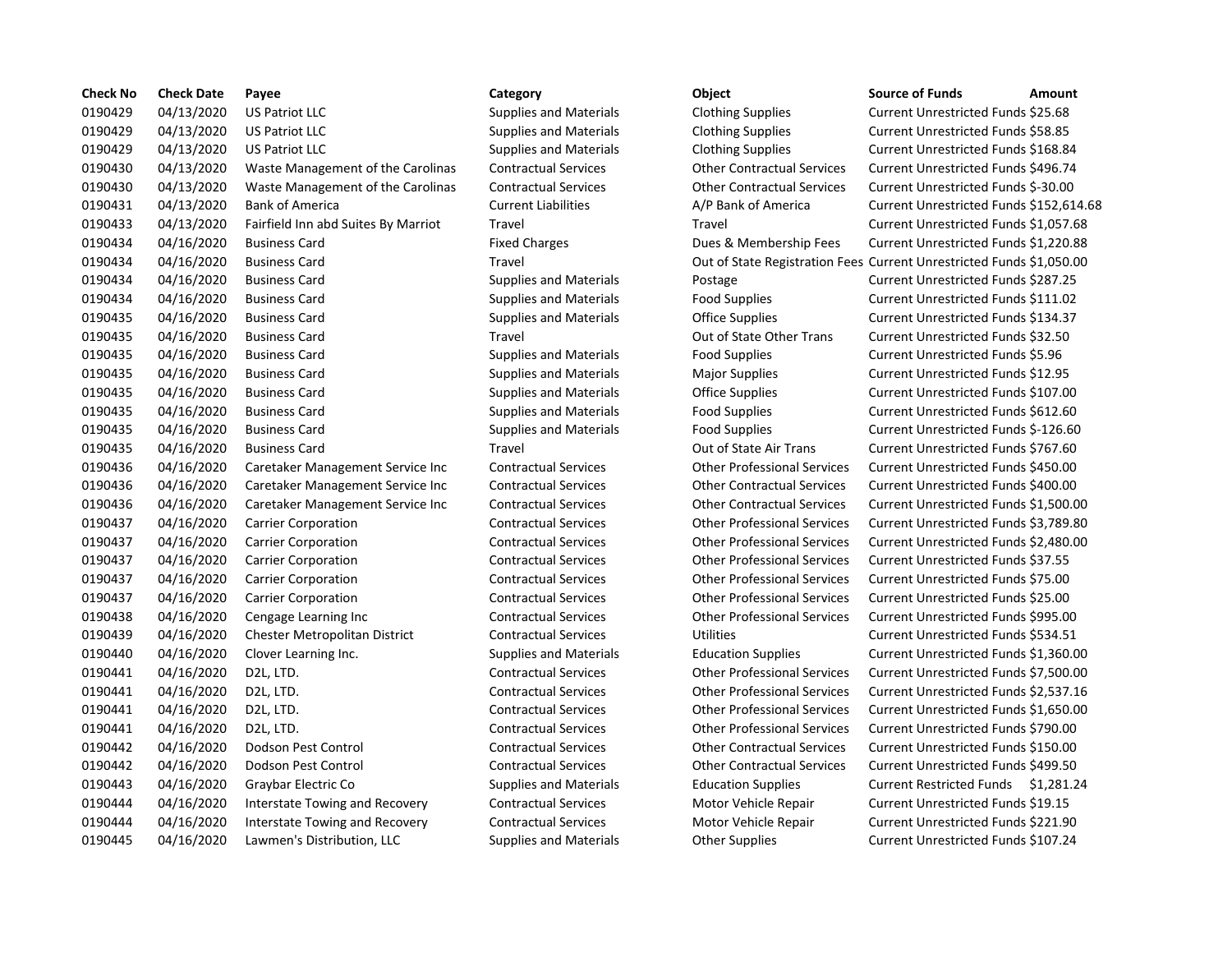| <b>Check No</b> | <b>Check Date</b> | Payee                               | Category                      | Object                             | <b>Source of Funds</b><br>Amount             |
|-----------------|-------------------|-------------------------------------|-------------------------------|------------------------------------|----------------------------------------------|
| 0190445         | 04/16/2020        | Lawmen's Distribution, LLC          | <b>Supplies and Materials</b> | <b>Other Supplies</b>              | Current Unrestricted Funds \$363.57          |
| 0190445         | 04/16/2020        | Lawmen's Distribution, LLC          | <b>Supplies and Materials</b> | <b>Other Supplies</b>              | Current Unrestricted Funds \$122.24          |
| 0190448         | 04/16/2020        | Valley Proteins, Inc.               | <b>Contractual Services</b>   | <b>Other Professional Services</b> | Current Unrestricted Funds \$275.00          |
| 0190449         | 04/16/2020        | Watson Tate Savory Architects Inc   | Permanent Improvements        | Fees, Arch, Eng & Other            | Unexpended Plant<br>\$6,247.0                |
| 0190449         | 04/16/2020        | Watson Tate Savory Architects Inc   | Permanent Improvements        | Reimbursables                      | \$445.40<br><b>Unexpended Plant</b>          |
| 0190450         | 04/16/2020        | West Group                          | Equipment                     | Library Books, Maps & Film         | Current Unrestricted Funds \$731.10          |
| 0190452         | 04/16/2020        | Unified Technology Systems          | <b>Contractual Services</b>   | <b>Other Professional Services</b> | \$-432.28<br>Unexpended Plant                |
| 0190452         | 04/16/2020        | Unified Technology Systems          | <b>Contractual Services</b>   | <b>Other Professional Services</b> | \$4,662.9<br>Unexpended Plant                |
| 0190452         | 04/16/2020        | Unified Technology Systems          | <b>Contractual Services</b>   | <b>Other Professional Services</b> | \$2,137.4<br>Unexpended Plant                |
| 0190452         | 04/16/2020        | Unified Technology Systems          | <b>Contractual Services</b>   | <b>Other Professional Services</b> | \$2,122.4<br>Unexpended Plant                |
| 0190452         | 04/16/2020        | Unified Technology Systems          | <b>Contractual Services</b>   | <b>Other Professional Services</b> | \$4,422.4<br>Unexpended Plant                |
| 0190452         | 04/16/2020        | Unified Technology Systems          | <b>Contractual Services</b>   | <b>Other Professional Services</b> | \$4,328.4<br>Unexpended Plant                |
| 0190452         | 04/16/2020        | Unified Technology Systems          | <b>Contractual Services</b>   | <b>Other Professional Services</b> | \$13,093<br>Unexpended Plant                 |
| 0190452         | 04/16/2020        | Unified Technology Systems          | <b>Contractual Services</b>   | <b>Other Professional Services</b> | \$4,314.8<br>Unexpended Plant                |
| 0190452         | 04/16/2020        | Unified Technology Systems          | <b>Contractual Services</b>   | <b>Other Professional Services</b> | \$1,651.0<br>Unexpended Plant                |
| 0190452         | 04/16/2020        | Unified Technology Systems          | <b>Contractual Services</b>   | <b>Other Professional Services</b> | \$8,616.2<br>Unexpended Plant                |
| 0190452         | 04/16/2020        | Unified Technology Systems          | <b>Contractual Services</b>   | <b>Other Professional Services</b> | \$950.00<br>Unexpended Plant                 |
| 0190452         | 04/16/2020        | Unified Technology Systems          | <b>Contractual Services</b>   | <b>Other Professional Services</b> | \$2,424.0<br>Unexpended Plant                |
| 0190452         | 04/16/2020        | Unified Technology Systems          | <b>Contractual Services</b>   | <b>Other Professional Services</b> | \$8,710.1<br>Unexpended Plant                |
| 0190452         | 04/16/2020        | Unified Technology Systems          | <b>Contractual Services</b>   | <b>Other Professional Services</b> | \$325.64<br>Unexpended Plant                 |
| 0190452         | 04/16/2020        | Unified Technology Systems          | <b>Contractual Services</b>   | <b>Other Professional Services</b> | \$711.00<br>Unexpended Plant                 |
| 0190452         | 04/16/2020        | Unified Technology Systems          | <b>Contractual Services</b>   | <b>Other Professional Services</b> | Unexpended Plant<br>\$4,915.0                |
| 0190453         | 04/16/2020        | United Air Filter Company           | <b>Supplies and Materials</b> | <b>Maintenance Supplies</b>        | Current Unrestricted Funds \$1,773.1         |
| 0190454         | 04/23/2020        | Airgas Usa, Llc                     | <b>Supplies and Materials</b> | <b>Education Supplies</b>          | Current Unrestricted Funds \$23.88           |
| 0190455         | 04/23/2020        | Jack L. Anthony, JR                 | <b>Contractual Services</b>   | <b>Other Professional Services</b> | Current Unrestricted Funds \$3,500.          |
| 0190456         | 04/23/2020        | Associated Microscope               | <b>Supplies and Materials</b> | <b>Education Supplies</b>          | <b>Current Restricted Funds</b><br>\$9,500.0 |
| 0190458         | 04/23/2020        | Campus Works, Inc.                  | <b>Contractual Services</b>   | <b>Other Professional Services</b> | Current Unrestricted Funds \$11,745          |
| 0190459         | 04/23/2020        | Canon Solutions America Inc         | <b>Fixed Charges</b>          | Leased To Own Equip                | Current Unrestricted Funds \$781.10          |
| 0190459         | 04/23/2020        | Canon Solutions America Inc         | <b>Fixed Charges</b>          | Leased To Own Equip                | Current Unrestricted Funds \$53.70           |
| 0190459         | 04/23/2020        | Canon Solutions America Inc         | <b>Fixed Charges</b>          | Leased To Own Equip                | Current Unrestricted Funds \$89.32           |
| 0190459         | 04/23/2020        | Canon Solutions America Inc         | <b>Fixed Charges</b>          | Leased To Own Equip                | Current Unrestricted Funds \$215.42          |
| 0190459         | 04/23/2020        | Canon Solutions America Inc         | <b>Fixed Charges</b>          | Leased To Own Equip                | Current Unrestricted Funds \$37.45           |
| 0190459         | 04/23/2020        | Canon Solutions America Inc         | <b>Fixed Charges</b>          | Leased To Own Equip                | Current Unrestricted Funds \$45.78           |
| 0190459         | 04/23/2020        | Canon Solutions America Inc         | <b>Fixed Charges</b>          | Leased To Own Equip                | Current Unrestricted Funds \$225.14          |
| 0190459         | 04/23/2020        | <b>Canon Solutions America Inc.</b> | <b>Supplies and Materials</b> | <b>Photocopy Supplies</b>          | Current Unrestricted Funds \$170.64          |
| 0190459         | 04/23/2020        | Canon Solutions America Inc         | <b>Supplies and Materials</b> | Photocopy Supplies                 | Current Unrestricted Funds \$16.51           |
| 0190459         | 04/23/2020        | Canon Solutions America Inc         | <b>Contractual Services</b>   | <b>Other Professional Services</b> | Current Unrestricted Funds \$3,174.3         |
| 0190460         | 04/23/2020        | Carolina Elevator Service Inc       | <b>Contractual Services</b>   | <b>Other Contractual Services</b>  | Current Unrestricted Funds \$408.83          |
| 0190461         | 04/23/2020        | <b>Concentra Medical Centers</b>    | <b>Contractual Services</b>   | <b>Other Professional Services</b> | Current Unrestricted Funds \$115.00          |
| 0190462         | 04/23/2020        | Digital Architecture                | <b>Supplies and Materials</b> | <b>Major Supplies</b>              | Current Unrestricted Funds \$24,900          |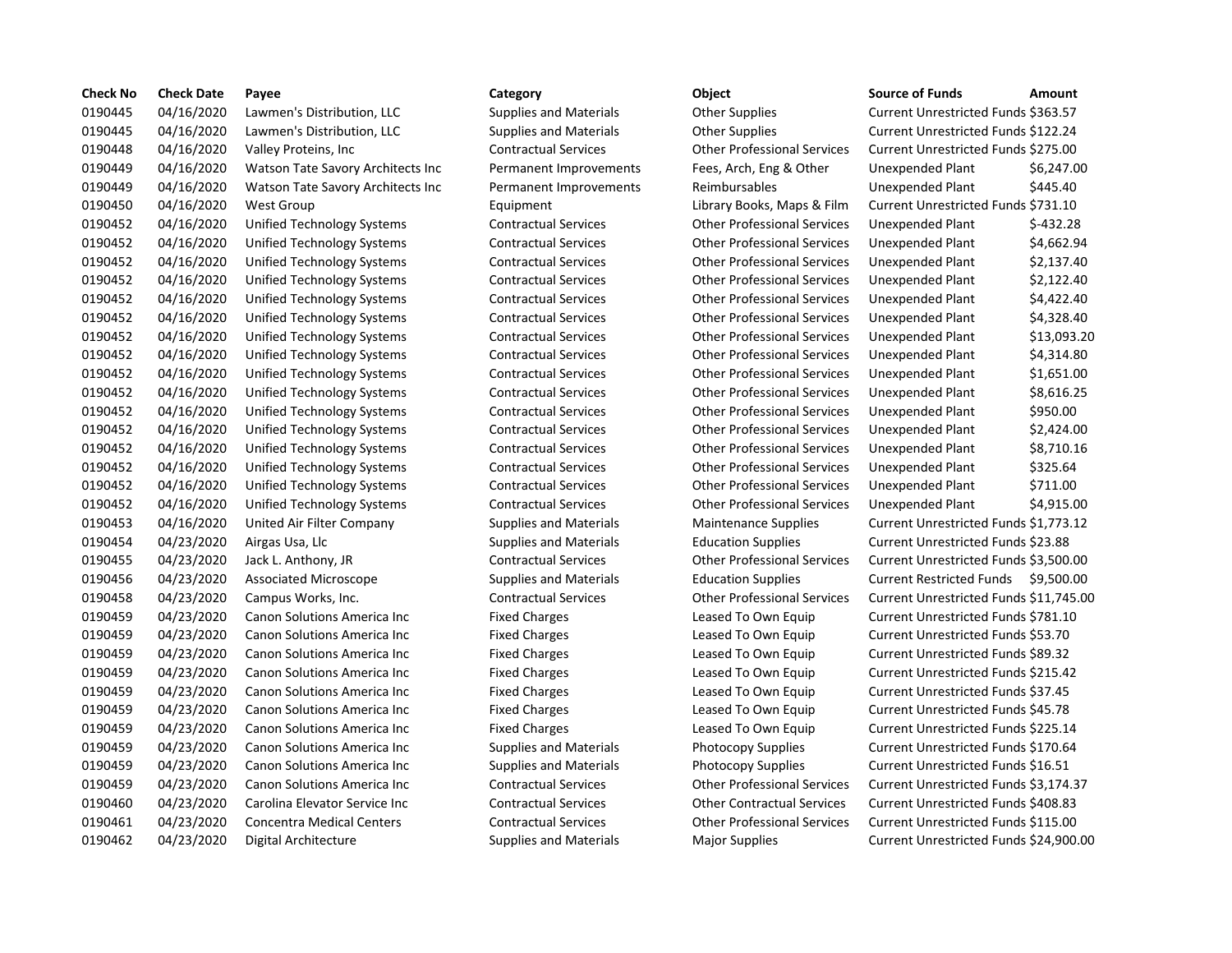| <b>Check No</b> | <b>Check Date</b> | Payee                               | Category                      | Object                             | <b>Source of Funds</b><br>Amount             |
|-----------------|-------------------|-------------------------------------|-------------------------------|------------------------------------|----------------------------------------------|
| 0190463         | 04/23/2020        | EnvisionWare, Inc                   | <b>Contractual Services</b>   | <b>Other Contractual Services</b>  | Current Unrestricted Funds \$595.00          |
| 0190463         | 04/23/2020        | EnvisionWare, Inc                   | <b>Contractual Services</b>   | <b>Other Contractual Services</b>  | Current Unrestricted Funds \$300.00          |
| 0190464         | 04/23/2020        | <b>General Sales Company</b>        | Equipment                     | Non Capitalized Equipment          | Current Unrestricted Funds \$4,127.7         |
| 0190466         | 04/23/2020        | Graybar Electric Co                 | <b>Contractual Services</b>   | <b>General Repair</b>              | Current Unrestricted Funds \$149.65          |
| 0190467         | 04/23/2020        | Interstate Supply Company Inc       | <b>Supplies and Materials</b> | Janitorial Supplies                | Current Unrestricted Funds \$343.86          |
| 0190467         | 04/23/2020        | Interstate Supply Company Inc.      | <b>Supplies and Materials</b> | Janitorial Supplies                | Current Unrestricted Funds \$453.05          |
| 0190467         | 04/23/2020        | Interstate Supply Company Inc       | <b>Supplies and Materials</b> | Janitorial Supplies                | Current Unrestricted Funds \$23.75           |
| 0190467         | 04/23/2020        | Interstate Supply Company Inc       | <b>Supplies and Materials</b> | Janitorial Supplies                | Current Unrestricted Funds \$1,142.9         |
| 0190468         | 04/23/2020        | J. Harlen Company Inc               | <b>Supplies and Materials</b> | <b>Education Supplies</b>          | <b>Current Restricted Funds</b><br>\$8,900.9 |
| 0190469         | 04/23/2020        | Jenny Linich Real Estate, LLC       | <b>Contractual Services</b>   | <b>Other Professional Services</b> | Current Unrestricted Funds \$1,800.0         |
| 0190470         | 04/23/2020        | Johnson Controls Fire Protection LP | <b>Contractual Services</b>   | <b>Other Professional Services</b> | Current Unrestricted Funds \$3,410.          |
| 0190471         | 04/23/2020        | <b>Office Environments</b>          | Equipment                     | Non Capitalized Equipment          | <b>Current Restricted Funds</b><br>\$1,391.0 |
| 0190471         | 04/23/2020        | <b>Office Environments</b>          | Equipment                     | Non Capitalized Equipment          | <b>Current Restricted Funds</b><br>\$317.50  |
| 0190471         | 04/23/2020        | <b>Office Environments</b>          | Equipment                     | Non Capitalized Equipment          | \$582.00<br><b>Current Restricted Funds</b>  |
| 0190472         | 04/23/2020        | <b>Phillips Corporation</b>         | Equipment                     | <b>Educational Equipment</b>       | <b>Current Restricted Funds</b><br>\$62,000  |
| 0190472         | 04/23/2020        | <b>Phillips Corporation</b>         | Equipment                     | <b>Educational Equipment</b>       | \$93,185<br><b>Current Restricted Funds</b>  |
| 0190473         | 04/23/2020        | Pocket Nurse Enterprises Inc        | Equipment                     | <b>Educational Equipment</b>       | <b>Current Restricted Funds</b><br>\$5,476.0 |
| 0190473         | 04/23/2020        | Pocket Nurse Enterprises Inc        | Equipment                     | <b>Educational Equipment</b>       | <b>Current Restricted Funds</b><br>\$46.50   |
| 0190473         | 04/23/2020        | Pocket Nurse Enterprises Inc        | Equipment                     | <b>Educational Equipment</b>       | \$1,130.0<br><b>Current Restricted Funds</b> |
| 0190473         | 04/23/2020        | Pocket Nurse Enterprises Inc        | Equipment                     | <b>Educational Equipment</b>       | <b>Current Restricted Funds</b><br>\$1,130.0 |
| 0190473         | 04/23/2020        | Pocket Nurse Enterprises Inc        | Equipment                     | <b>Educational Equipment</b>       | <b>Current Restricted Funds</b><br>\$24.50   |
| 0190474         | 04/23/2020        | Presidio Technology Capital, LLC    | <b>Fixed Charges</b>          | Leased To Own Equip                | Current Unrestricted Funds \$1,844.3         |
| 0190475         | 04/23/2020        | RCI of SC Inc.                      | Permanent Improvements        | Fees, Arch, Eng & Other            | Unexpended Plant<br>\$2,770.0                |
| 0190475         | 04/23/2020        | RCI of SC Inc.                      | Permanent Improvements        | Reimbursables                      | \$267.50<br>Unexpended Plant                 |
| 0190476         | 04/23/2020        | <b>SKC Communications</b>           | <b>Contractual Services</b>   | <b>Other Contractual Services</b>  | Current Unrestricted Funds \$943.44          |
| 0190476         | 04/23/2020        | <b>SKC Communications</b>           | <b>Contractual Services</b>   | <b>Other Contractual Services</b>  | Current Unrestricted Funds \$970.18          |
| 0190477         | 04/23/2020        | <b>Staffmark</b>                    | <b>Contractual Services</b>   | <b>Other Contractual Services</b>  | Current Unrestricted Funds \$572.00          |
| 0190479         | 04/23/2020        | <b>US Patriot LLC</b>               | <b>Supplies and Materials</b> | <b>Clothing Supplies</b>           | Current Unrestricted Funds \$488.26          |
| 0190480         | 04/23/2020        | Cupa-Hr                             | Travel                        | Travel                             | Current Unrestricted Funds \$297.30          |
| 0190490         | 04/27/2020        | ESP Associates, Inc.                | Permanent Improvements        | Fees, Arch, Eng & Other            | Unexpended Plant<br>\$12,301                 |
| 0190490         | 04/27/2020        | ESP Associates, Inc.                | Permanent Improvements        | Reimbursables                      | \$690.20<br>Unexpended Plant                 |
| 0190491         | 04/27/2020        | Pickens Roofing and Sheet Metals, I | Permanent Improvements        | Other Permanent Imp                | <b>County Projects</b><br>\$7,536.7          |
| 0190493         | 04/27/2020        | Southern Electric of the Carolinas  | <b>Contractual Services</b>   | <b>Other Professional Services</b> | Unexpended Plant<br>\$448.00                 |
| 0190495         | 04/30/2020        | Adams Outdoor Advertising of Nc     | <b>Contractual Services</b>   | Advertising                        | Current Unrestricted Funds \$1,999.8         |
| 0190498         | 04/30/2020        | Barnes and Noble College Bookstore  | <b>Current Liabilities</b>    | A/P Student Barnes & Noble         | Current Unrestricted Funds \$9,830.2         |
| 0190499         | 04/30/2020        | <b>Chester Rental Uniform</b>       | <b>Current Liabilities</b>    | Uniform                            | Current Unrestricted Funds \$14.00           |
| 0190499         | 04/30/2020        | <b>Chester Rental Uniform</b>       | <b>Current Liabilities</b>    | Uniform                            | Current Unrestricted Funds \$14.00           |
| 0190499         | 04/30/2020        | <b>Chester Rental Uniform</b>       | <b>Current Liabilities</b>    | Uniform                            | Current Unrestricted Funds \$14.00           |
| 0190499         | 04/30/2020        | <b>Chester Rental Uniform</b>       | <b>Current Liabilities</b>    | Uniform                            | Current Unrestricted Funds \$14.00           |
| 0190499         | 04/30/2020        | <b>Chester Rental Uniform</b>       | <b>Supplies and Materials</b> | <b>Clothing Supplies</b>           | Current Unrestricted Funds \$13.99           |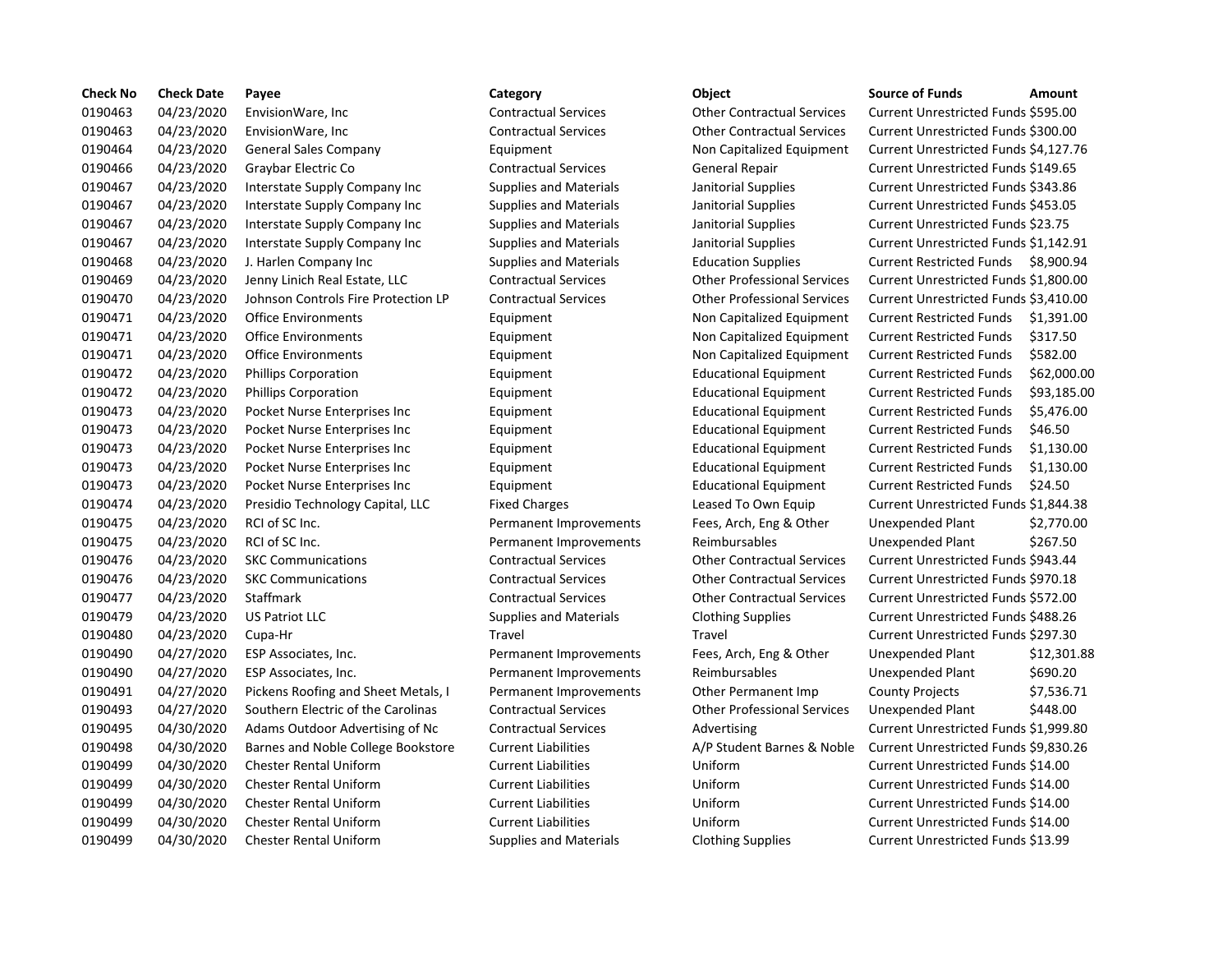| <b>Check No</b> | <b>Check Date</b> | Payee                              | Category                      | Object                             | <b>Source of Funds</b><br>Amount            |
|-----------------|-------------------|------------------------------------|-------------------------------|------------------------------------|---------------------------------------------|
| 0190499         | 04/30/2020        | <b>Chester Rental Uniform</b>      | <b>Supplies and Materials</b> | <b>Clothing Supplies</b>           | Current Unrestricted Funds \$13.99          |
| 0190499         | 04/30/2020        | <b>Chester Rental Uniform</b>      | <b>Supplies and Materials</b> | <b>Clothing Supplies</b>           | Current Unrestricted Funds \$13.99          |
| 0190499         | 04/30/2020        | <b>Chester Rental Uniform</b>      | <b>Supplies and Materials</b> | <b>Clothing Supplies</b>           | Current Unrestricted Funds \$13.99          |
| 0190501         | 04/30/2020        | Diversified Signs and Graphics     | <b>Contractual Services</b>   | <b>Other Professional Services</b> | Unexpended Plant<br>\$1,951.9               |
| 0190503         | 04/30/2020        | Government Finance Officers Assoc  | <b>Fixed Charges</b>          | Dues & Membership Fees             | Current Unrestricted Funds \$280.00         |
| 0190505         | 04/30/2020        | Jenny Linich Real Estate, LLC      | <b>Contractual Services</b>   | <b>Other Professional Services</b> | Current Unrestricted Funds \$1,500.         |
| 0190506         | 04/30/2020        | Keck and Wood, Inc                 | Permanent Improvements        | Fees, Arch, Eng & Other            | <b>Unexpended Plant</b><br>\$3,850.0        |
| 0190506         | 04/30/2020        | Keck and Wood, Inc                 | Permanent Improvements        | Fees, Arch, Eng & Other            | Master Plan<br>\$831.25                     |
| 0190510         | 04/30/2020        | Mid-Carolina Ahec, Inc.            | <b>Contractual Services</b>   | <b>Other Professional Services</b> | Current Unrestricted Funds \$160.00         |
| 0190510         | 04/30/2020        | Mid-Carolina Ahec, Inc.            | <b>Contractual Services</b>   | <b>Other Professional Services</b> | Current Unrestricted Funds \$155.00         |
| 0190513         | 04/30/2020        | Riley Nash Forkovich Construction, | Permanent Improvements        | Other Permanent Imp                | <b>Current Restricted Funds</b><br>\$77,899 |
| 0190513         | 04/30/2020        | Riley Nash Forkovich Construction, | Permanent Improvements        | Other Permanent Imp                | <b>Unexpended Plant</b><br>\$20,783         |
| 0190515         | 04/30/2020        | Snipes                             | <b>Supplies and Materials</b> | Janitorial Supplies                | Current Unrestricted Funds \$57.31          |
| 0190515         | 04/30/2020        | Snipes                             | <b>Supplies and Materials</b> | Janitorial Supplies                | Current Unrestricted Funds \$162.59         |
| 0190515         | 04/30/2020        | Snipes                             | <b>Supplies and Materials</b> | Janitorial Supplies                | Current Unrestricted Funds \$54.25          |
| 0190521         | 04/30/2020        | <b>Unifirst Corporation</b>        | <b>Contractual Services</b>   | <b>Other Professional Services</b> | Current Unrestricted Funds \$126.83         |
| 0190521         | 04/30/2020        | <b>Unifirst Corporation</b>        | <b>Contractual Services</b>   | <b>Other Professional Services</b> | Current Unrestricted Funds \$126.83         |
| 0190521         | 04/30/2020        | <b>Unifirst Corporation</b>        | <b>Contractual Services</b>   | <b>Other Professional Services</b> | Current Unrestricted Funds \$126.83         |
| 0190521         | 04/30/2020        | <b>Unifirst Corporation</b>        | <b>Contractual Services</b>   | <b>Other Professional Services</b> | Current Unrestricted Funds \$134.79         |
| 0190521         | 04/30/2020        | <b>Unifirst Corporation</b>        | <b>Contractual Services</b>   | <b>Other Professional Services</b> | Current Unrestricted Funds \$134.79         |
| 0190522         | 04/30/2020        | United Refrigeration Inc           | <b>Contractual Services</b>   | <b>General Repair</b>              | Current Unrestricted Funds \$70.31          |
| 0190528         | 04/30/2020        | <b>West Group</b>                  | Equipment                     | Library Books, Maps & Film         | Current Unrestricted Funds \$731.10         |
| E0009142        | 04/08/2020        | <b>YTC Employee</b>                | Travel                        | In State Misc Travel Exp           | Current Unrestricted Funds \$25.92          |
| E0009142        | 04/08/2020        | <b>YTC Employee</b>                | Travel                        | In State Meals                     | Current Unrestricted Funds \$62.00          |
| E0009143        | 04/08/2020        | Kenneth Mann                       | Travel                        | In State Priv Auto                 | Current Unrestricted Funds \$280.56         |
| E0009144        | 04/08/2020        | <b>YTC Employee</b>                | Travel                        | In State Meals                     | Current Unrestricted Funds \$69.00          |
| E0009144        | 04/08/2020        | <b>YTC Employee</b>                | Travel                        | In State Lodging                   | Current Unrestricted Funds \$536.92         |
| E0009144        | 04/08/2020        | <b>YTC Employee</b>                | Travel                        | In State Priv Auto                 | Current Unrestricted Funds \$188.32         |
| E0009145        | 04/08/2020        | <b>YTC Employee</b>                | Travel                        | <b>Out of State Meals</b>          | Current Unrestricted Funds \$59.46          |
| E0009146        | 04/08/2020        | <b>YTC Employee</b>                | Travel                        | In State Misc Travel Exp           | Current Unrestricted Funds \$14.46          |
| E0009146        | 04/08/2020        | <b>YTC Employee</b>                | Travel                        | In State Meals                     | Current Unrestricted Funds \$17.00          |
| E0009147        | 04/08/2020        | <b>YTC Employee</b>                | Travel                        | In State Priv Auto                 | Current Unrestricted Funds \$198.06         |
| E0009148        | 04/08/2020        | <b>YTC Employee</b>                | Travel                        | In State Priv Auto                 | Current Unrestricted Funds \$249.52         |
| E0009149        | 04/08/2020        | <b>YTC Employee</b>                | Travel                        | Out of State Lodging               | Current Unrestricted Funds \$928.16         |
| E0009149        | 04/08/2020        | <b>YTC Employee</b>                | Travel                        | <b>Out of State Meals</b>          | Current Unrestricted Funds \$29.03          |
| E0009149        | 04/08/2020        | <b>YTC Employee</b>                | Travel                        | Out of State Air Trans             | Current Unrestricted Funds \$60.00          |
| E0009150        | 04/14/2020        | <b>YTC Employee</b>                | Travel                        | Out of State Air Trans             | Current Unrestricted Funds \$60.00          |
| E0009150        | 04/14/2020        | <b>YTC Employee</b>                | Travel                        | Out of State Other Trans           | Current Unrestricted Funds \$45.00          |
| E0009150        | 04/14/2020        | <b>YTC Employee</b>                | Travel                        | Out of State Meals                 | Current Unrestricted Funds \$71.47          |
| E0009150        | 04/14/2020        | <b>YTC Employee</b>                | Travel                        | Out of State Lodging               | Current Unrestricted Funds \$928.16         |

# 0190499 04/30/2020 Chester Rental Uniform Supplies and Materials Clothing Supplies Current Unrestricted Funds \$13.99 0190499 04/30/2020 Chester Rental Uniform Supplies and Materials Clothing Supplies Current Unrestricted Funds \$13.99 0190499 04/30/2020 Chester Rental Uniform Supplies and Materials Clothing Supplies Current Unrestricted Funds \$13.99 Contractual Services **Diversities Contractual Services** Unexpended Plant \$1,951.53 0190503 04/30/2020 Government Finance Officers Assoc Fixed Charges Dues & Membership Fees Current Unrestricted Funds \$280.00 0190505 04/30/2020 Jenny Linich Real Estate, LLC Contractual Services Other Professional Services Current Unrestricted Funds \$1,500.00 Permanent Improvements Fees, Arch, Eng & Other Unexpended Plant \$3,850.00 Permanent Improvements Fees, Arch, Eng & Other Master Plan \$831.25 0190510 04/30/2020 Mid-Carolina Ahec, Inc. Contractual Services Other Professional Services Current Unrestricted Funds \$160.00 0190510 04/30/2020 Mid-Carolina Ahec, Inc. Contractual Services Other Professional Services Current Unrestricted Funds \$155.00 on, Permanent Improvements Other Permanent Imp Current Restricted Funds \$77,899.86 on, Permanent Improvements Other Permanent Imp Unexpended Plant \$20,783.58 0190515 04/30/2020 Snipes Supplies and Materials Janitorial Supplies Current Unrestricted Funds \$57.31 0190515 04/30/2020 Snipes Supplies and Materials Janitorial Supplies Current Unrestricted Funds \$162.59 0190515 04/30/2020 Snipes Supplies and Materials Janitorial Supplies Current Unrestricted Funds \$54.25 0190521 04/30/2020 Unifirst Corporation Contractual Services Other Professional Services Current Unrestricted Funds \$126.83 0190521 04/30/2020 Unifirst Corporation Contractual Services Other Professional Services Current Unrestricted Funds \$126.83 0190521 04/30/2020 Unifirst Corporation Contractual Services Other Professional Services Current Unrestricted Funds \$126.83 0190521 04/30/2020 Unifirst Corporation Contractual Services Other Professional Services Current Unrestricted Funds \$134.79 0190521 04/30/2020 Unifirst Corporation Contractual Services Other Professional Services Current Unrestricted Funds \$134.79 0190522 04/30/2020 United Refrigeration Inc Contractual Services General Repair Current Unrestricted Funds \$70.31 Equipment **Example 2018** Library Books, Maps & Film Current Unrestricted Funds \$731.10 E0009142 04/08/2020 YTC Employee Travel In State Misc Travel Exp Current Unrestricted Funds \$25.92 Travel **EXA/OB220142 In State Meals** Current Unrestricted Funds \$62.00 E0009143 04/08/2020 Kenneth Mann Travel In State Priv Auto Current Unrestricted Funds \$280.56 E0009144 04/08/2020 YTC Employee Travel In State Meals Current Unrestricted Funds \$69.00 E0009144 04/08/2020 YTC Employee Travel In State Lodging Current Unrestricted Funds \$536.92 E0009144 04/08/2020 YTC Employee Travel In State Priv Auto Current Unrestricted Funds \$188.32 E0009145 04/08/2020 YTC Employee Travel Out of State Meals Current Unrestricted Funds \$59.46 Travel **EX49 CONO9146 CONO6146 In State Misc Travel Exp** Current Unrestricted Funds \$14.46 E0009146 04/08/2020 YTC Employee Travel In State Meals Current Unrestricted Funds \$17.00 E0009147 04/08/2020 YTC Employee Travel In State Priv Auto Current Unrestricted Funds \$198.06 E0009148 04/08/2020 YTC Employee Travel In State Priv Auto Current Unrestricted Funds \$249.52 Travel **EXA/OUT CONSIDENT CURRENT CURRENT CURRENT CURRENT CURRENT CONSIDENT CONSIDENT** Current Unrestricted Funds \$928.16 E0009149 04/08/2020 YTC Employee Travel Out of State Meals Current Unrestricted Funds \$29.03 E0009149 04/08/2020 YTC Employee Travel Out of State Air Trans Current Unrestricted Funds \$60.00 Travel **EXA/2020 Travel State Air Trans** Current Unrestricted Funds \$60.00 E0009150 04/14/2020 YTC Employee Travel Out of State Other Trans Current Unrestricted Funds \$45.00 E0009150 04/14/2020 YTC Employee Travel Out of State Meals Current Unrestricted Funds \$71.47